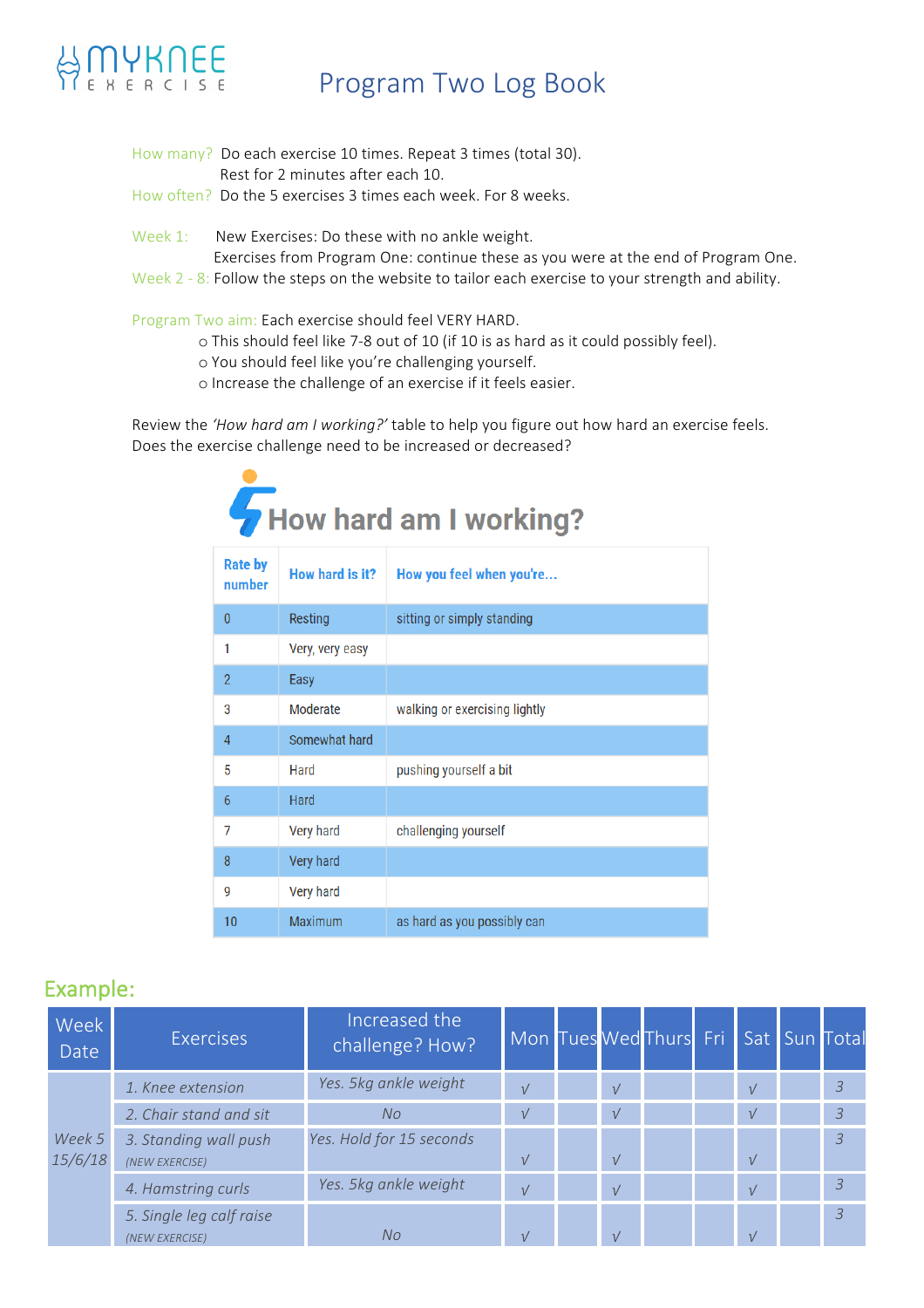# BONYKNEE

## Program Two Log Book

| Week<br>Date<br>DD/MM/YY                                | <b>Exercises</b>         | Increased the<br>challenge? How? |  | Mon Tues Wed Thurs | Fri |  | Sat Sun Total |
|---------------------------------------------------------|--------------------------|----------------------------------|--|--------------------|-----|--|---------------|
| Week 1<br>$/$ $/$                                       | 1. Knee extension        |                                  |  |                    |     |  |               |
|                                                         | 2. Chair stand and sit   |                                  |  |                    |     |  |               |
|                                                         | 3. Standing wall push    |                                  |  |                    |     |  |               |
|                                                         | 4. Hamstring curls       |                                  |  |                    |     |  |               |
|                                                         | 5. Single leg calf raise |                                  |  |                    |     |  |               |
|                                                         |                          |                                  |  |                    |     |  |               |
|                                                         | 1. Knee extension        |                                  |  |                    |     |  |               |
|                                                         | 2. Chair stand and sit   |                                  |  |                    |     |  |               |
| Week 2<br>$\prime$<br>$\prime$                          | 3. Standing wall push    |                                  |  |                    |     |  |               |
|                                                         | 4. Hamstring curls       |                                  |  |                    |     |  |               |
|                                                         | 5. Single leg calf raise |                                  |  |                    |     |  |               |
|                                                         |                          |                                  |  |                    |     |  |               |
|                                                         | 1. Knee extension        |                                  |  |                    |     |  |               |
|                                                         | 2. Chair stand and sit   |                                  |  |                    |     |  |               |
| Week 3<br>$\sqrt{2}$<br>$\sqrt{2}$                      | 3. Standing wall push    |                                  |  |                    |     |  |               |
|                                                         | 4. Hamstring curls       |                                  |  |                    |     |  |               |
|                                                         | 5. Single leg calf raise |                                  |  |                    |     |  |               |
|                                                         |                          |                                  |  |                    |     |  |               |
|                                                         | 1. Knee extension        |                                  |  |                    |     |  |               |
|                                                         | 2. Chair stand and sit   |                                  |  |                    |     |  |               |
| Week 4<br>$\sqrt{2}$<br>$\sqrt{2}$                      | 3. Standing wall push    |                                  |  |                    |     |  |               |
|                                                         | 4. Hamstring curls       |                                  |  |                    |     |  |               |
|                                                         | 5. Single leg calf raise |                                  |  |                    |     |  |               |
|                                                         |                          |                                  |  |                    |     |  |               |
|                                                         | 1. Seated knee extension |                                  |  |                    |     |  |               |
|                                                         | 2. Chair stand and sit   |                                  |  |                    |     |  |               |
| Week 5<br>$\left  \begin{array}{c} \end{array} \right $ | 3. Standing wall push    |                                  |  |                    |     |  |               |
|                                                         | 4. Hamstring curls       |                                  |  |                    |     |  |               |
|                                                         | 5. Single leg calf raise |                                  |  |                    |     |  |               |
|                                                         |                          |                                  |  |                    |     |  |               |
|                                                         | 1. Knee extension        |                                  |  |                    |     |  |               |
|                                                         | 2. Chair stand and sit   |                                  |  |                    |     |  |               |
| Week 6<br>$\sqrt{2}$<br>$\prime$                        | 3. Standing wall push    |                                  |  |                    |     |  |               |
|                                                         | 4. Hamstring curls       |                                  |  |                    |     |  |               |
|                                                         | 5. Single leg calf raise |                                  |  |                    |     |  |               |